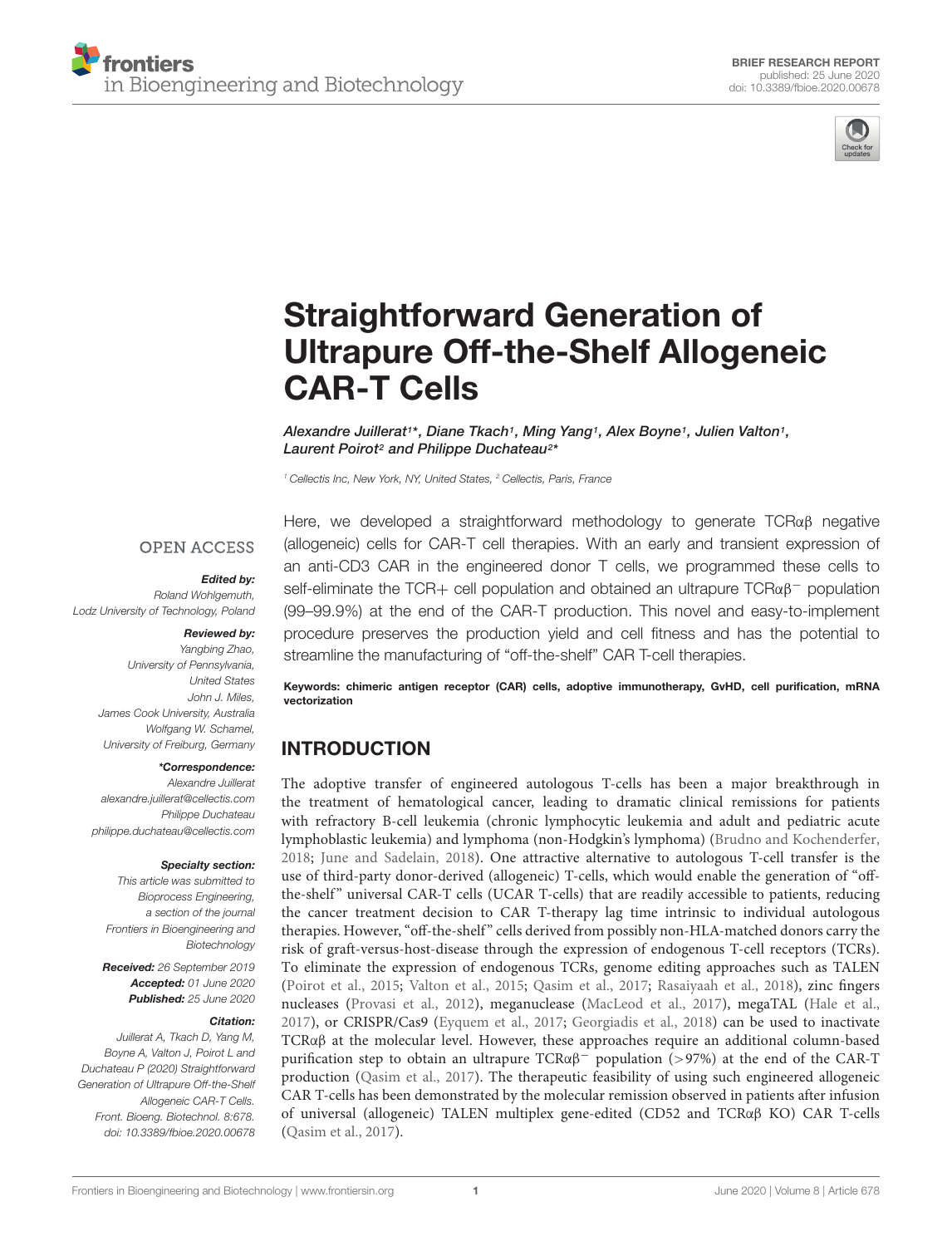Here, we aimed to develop a straightforward, column free, strategy to deplete remaining TCRαβ positive cells shortly after the gene editing step. To accomplish this approach, we sought to transiently leverage the killing properties of T-cells. In particular we anticipated that the transient expression, via mRNA electroporation, of a CAR targeting CD3 [\(Chen et al.,](#page-5-11) [2016\)](#page-5-11), a molecule associated with the TCRαβ complex at the cellular surface, in T-cells would result in the self-elimination of any remaining TCRαβ-positive cells (**[Figure 1A](#page-4-0)**). Such an easy to implement, column free depletion approach would also limit the equipment requirement as the same device (electroporation) will be used for gene editing and autonomous purification of the engineered cells.

# MATERIALS AND METHODS

### T-Cell Proliferation

Cryopreserved human PBMCs were acquired from ALLCELLS (cat #PB006F) and used in accordance with Cellectis IRB/IECapproved protocols. T-cells were cultured in X-Vivo 15 medium (Lonza) supplemented with 5% human AB serum (Gemini) and 20 ng/ml IL-2 (Miltenyi) at a density of  $1 \times 10^6$  cells/ml.

### mRNA Production

mRNA was produced with EPAP-mediated polyadenylation using the mMessage mMachine T7 Ultra kit (Thermo Fisher Scientific) from a PCR product encoding the anti-CD3 CAR or without EPAP-mediated polyadenylation or from a linearized plasmid DNA template, encoding the anti-CD3 CAR, a mouse hba 3'UTR and a 120-nucleotide-long polyA.

#### Lentiviral Particle Production

Lentiviral particles were generated in 293FT cells (Thermo Fisher Scientific) cultured in RPMI 1640 medium (Thermo Fisher Scientific) supplemented with 10% FBS (Gibco), 1% HEPES (Gibco), 1% L-Glutamine (Gibco) and 1% Penicillin/Streptomycin (Gibco) using Opti-MEM medium (Gibco) and Lipofectamine 2000 (Thermo Fisher Scientific) according to standard transfection procedures. Supernatants were recovered and concentrated by ultracentrifugation as indicated 48 and/or 72 h after transfection.

# T-Cell Transduction

Cryopreserved human PBMCs (ALLCELLS) were thawed and plated at a density of  $1\times10^6$  cells/ml in X-vivo-15 media (Lonza) supplemented with 5% human AB serum (Gemini) or CTS Immune Cell SR (Thermo Fisher Scientific) and 20 ng/ml IL-2 (Miltenyi Biotech) for an overnight culture at 37◦C. The next day, the PBMCs were activated using human T activator CD3/CD28 (Life Technology) in serum-free X-vivo-15 media without IL-2. One million activated PBMCs (in 600  $\mu$ l) were immediately incubated without removing the beads in an untreated 12-well plate pre-coated with 30 µg/ml Retronectin (Takara) in the presence of lentiviral particles encoding the CD22 targeting CAR for 2 h at 37◦C. Six hundred microliters of 2× X-vivo-15 media

(X-vivo-15, 10% human AB serum and 40 ng/ml IL-2) was added after 2 to 3 h, and the cells were incubated at 37◦C for 72 h.

### T-Cell Transfection

Four days following activation/transduction, human T lymphocytes were transfected by electrotransfer using an AgilePulse MAX system (Harvard Apparatus). Cells were pelleted and resuspended in cytoporation medium T.  $5 \times 10^6$ cells were mixed with 5 µg total TRAC TALEN mRNA (2.5 µg each of the left and right TALEN arms) into a 0.4 cm cuvette. Separate aliquots of TRAC TALEN or mocktransfected cells were again electroporated at different time points (days 2, 7, or 9 post TRAC TALEN transfection) with 20 µg of anti-CD3 CAR mRNA. Engineered T-cells were then kept in culture for up to 4 days before expansion for 6,7 days in G-Rex10 (Wilson Wolf) in 40 ml of complete X-vivo-15 media.

### Flow Cytometry

The proportion of T-cells expressing the CAR or different markers at their surface was then quantified using the following antibodies: anti-CD3 CAR [according to [\(Chen et al.,](#page-5-11) [2016\)](#page-5-11)]: Biotin-labeled polyclonal goat antimouse F(Ab')<sup>2</sup> (Jackson Immunoresearch #115-065-07), streptavidin-APC (BD Bioscience #554067), CD3: Clone BW264/56, Vioblue (Miltenyi #130-094-363), TCRαβ: Clone REA652, PE (Miltenyi #130-109-920), CD4: Clone VIT4, PEVio770 (Miltenyi #130-096-552), CD8: Clone SK1, BV510 (Biolegend #344732), CD62L: Clone 145/15, APC (Miltenyi #130-113-617), CD45RA: Clone T6D11, Vioblue (Miltenyi #130-113-360), PD1: Clone REA1165, PE (Miltenyi #130-120-388) and LAG3: Clone 11C3C65, BV421 (Biolegend #369313).

### Antigen-Dependent Proliferation

Raji cells were treated with 20 Gy using a CellRad X-ray irradiation system (Faxitron), washed twice, and counted. A total of 500,000 Raji cells were plated with 500,000 T-cells (1:1) in duplicate into 1 ml final volume of X-vivo-15 medium with 5% human AB serum, but lacking IL-2, in a 24 well plate. At days 4 and 7, the cells were counted on a Vi-Cell Cell Counter (Beckman Coulter) and passaged at 500,000 cells/0.5 ml media into a 48-well plate. At day 10, the cells were mixed and counted for the last time point.

# Assessment of CAR Cytotoxicity

Transduced T-cells ( $1.5 \times 10^6$  cells) were incubated in X-vivo-15 medium with 5% human AB serum, lacking IL-2 in a 3:1 (T-cells) ratio to target cells (Raji) presenting the CAR target antigen and expressing a luciferase ( $0.5 \times 10^6$  cells) in a 12-well plate. After 24 h, the cells were collected, and 100  $\mu$ l of cells was used for luciferase quantification (ONE-Glo, Promega). The remaining cells were pelleted and resuspended in fresh X-vivo 15 media with 5% human AB serum, no IL-2, and an additional  $0.5 \times 10^6$  target cells were added. This step was repeated for two consecutive days.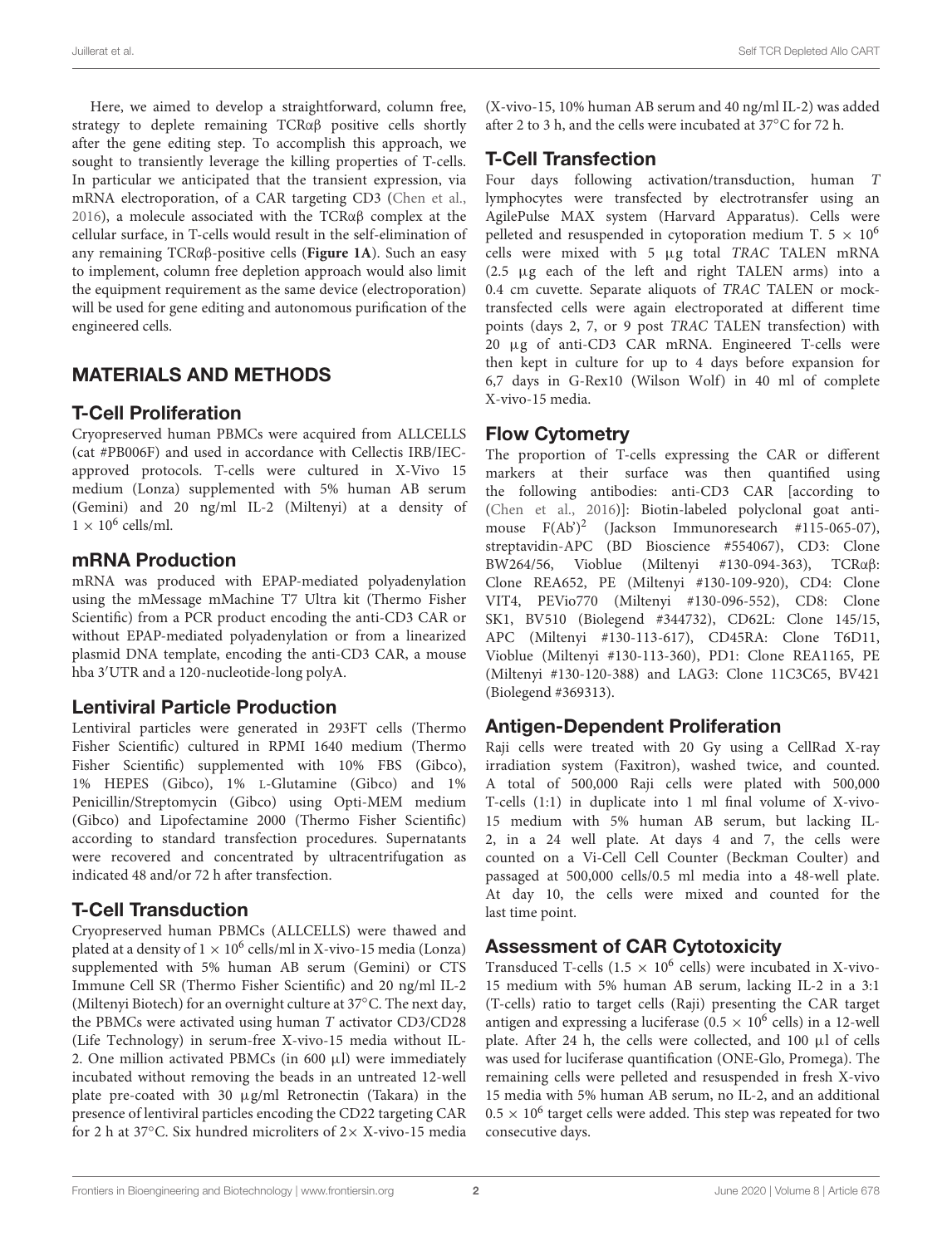

FIGURE 1 | (A) Schematic representation of CD3+TCRαβ+ population elimination strategy. (1) T-cells are engineered to present a CAR via lentiviral viral delivery (day 1 post thawing) and to lack TCRα/CD3 via TALEN mRNA vectorization (day 5 post thawing). (2) A CAR targeting CD3 is transiently expressed via mRNA electroporation (day 7 post thawing). (3) Fratricide killing of the remaining TCRαβ/CD3+ CAR T-cells is induced upon anti-CD3 CAR expression. (4) Final UCAR T-cell product depleted (<1%) of TCRαβ/CD3+ cells. (B) Percentage of CD3+TCR+ cells remaining 24, 48, and 72 h post TRAC TALEN mRNA transfection (% of total cell population).  $N = 3$ , 3 independent T-cell donors. (C) Percentage of cells positive for the surface detection of the anti-CD3 CAR in TRAC KO T-cells at 4, 24, 48, and 72 h post mRNA transfection. N = 3, three independent T-cell donors. (D) Percentage of CD3+TCRαβ+ cells after consecutive transfections of TRAC TALEN mRNA and anti-CD3 CAR mRNA (in the absence of a CD22 CAR) spaced out by 2 (blue), 7 (green), and 9 days (red). (E) Percentage of CD3+TCRαβ+ cells after (Continued)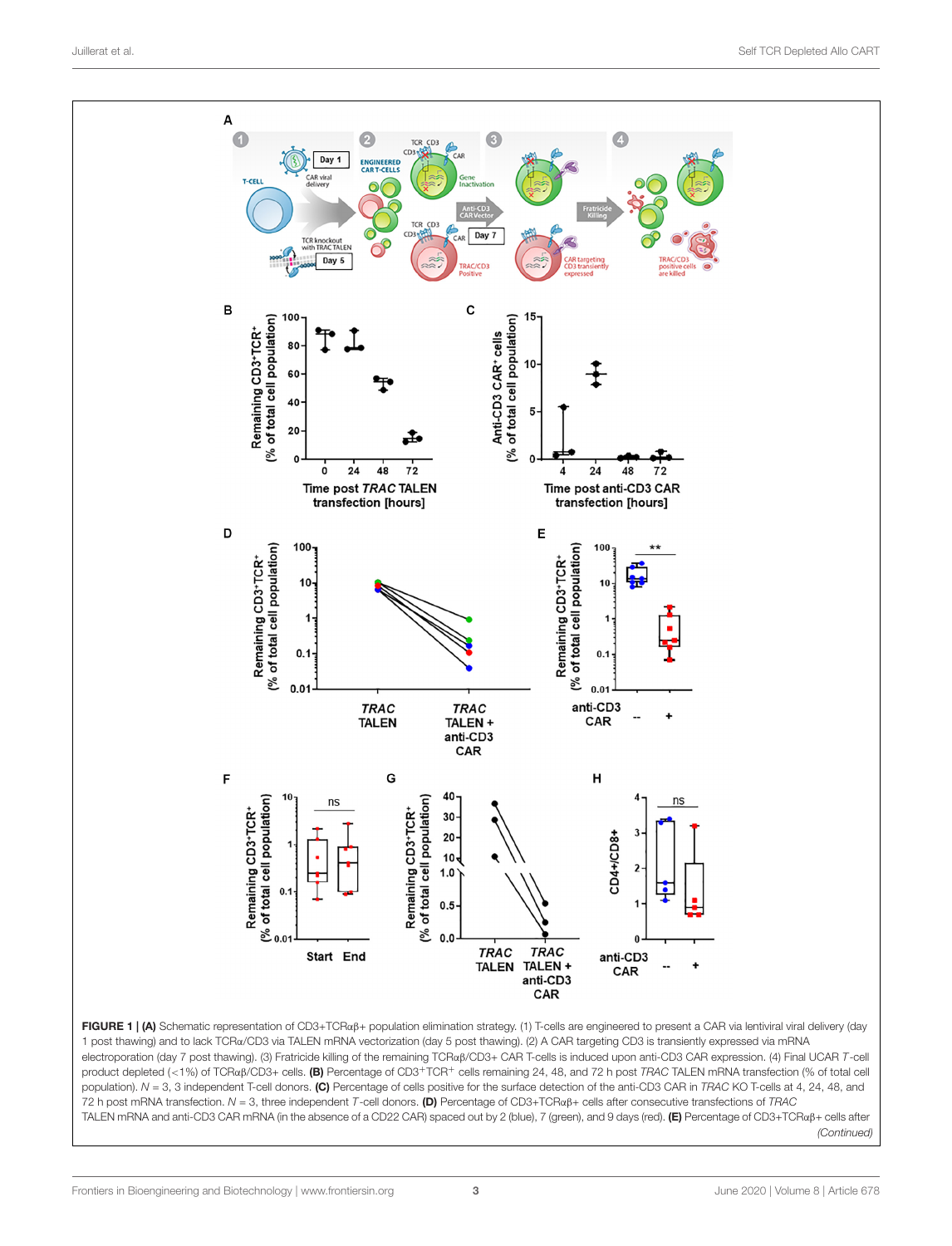#### FIGURE 1 | Continued

consecutive transfections of TRAC TALEN mRNA and anti-CD3 CAR mRNA 48 h apart.  $N = 7$ ; 5 independent T-cell donors. (F) Remaining CD3+TCR $\alpha$ B+ cells at the start (D11) and end (D17,18) of the expansion phase.  $N = 7$ , five independent T-cell donors. (G) Percentage of CD3+TCRa $\beta$ + cells after consecutive transfections of TRAC TALEN mRNA and anti-CD3 CAR mRNA spaced out by 48 h; T-cell from donor 1,  $N = 1$ . (H) CD4+/CD8+ ratio of the T-cell population at the end of the expansion phase, with (red) or without (blue) transfection of the anti-CD3 CAR mRNA.  $N = 5$ ; five independent  $T$ -cell donors. Significance is determined by a standard unpaired t-test,  $p' < 0.05$ , \*\*p  $\leq 0.01$ .

# RESULTS AND DISCUSSION

With the goal of developing a CAR-based  $TCR\alpha\beta^+$  cell depletion strategy, we focused on a second-generation CAR construct containing a single-chain variable fragment (scFv) targeting the CD3 antigen. We used a hinge and transmembrane domains derived from the T-cell surface glycoprotein CD8 alpha chain (CD8a) and intracellular signaling domains from co-stimulatory 4-1BB (CD137) and activation of the ζ-chain of the CD3– T cell receptor. First, we evaluated the timing of the TRAC TALEN and anti-CD3 CAR mRNA transfections that would allow a reduction in TCRα/CD3 surface presentation prior to the anti-CD3CAR surface expression. We therefore monitored the kinetic of inactivation of the TRAC gene, as reported by the decrease of CD3 and TCRαβ surface expression without transfection of the aanti-CD3 CAR (**[Figure 1B](#page-4-0)**). We observed a strong reduction of CD3 and TCRαβ surface expression at 48h and 72h post TRAC TALEN mRNA transfection (1.6- and 5.3-decrease, respectively, **[Figure 1B](#page-4-0)**). We then looked at the surface expression of the anti-CD3 CAR in TRAC KO T-cells following the anti-CD3 CAR mRNA transfection (**[Figure 1C](#page-4-0)**). We found that the anti-CD3 CAR was expressed in ∼10% of the cell population 24 h post mRNA transfection while expression has completely ceased at 48 h (**[Figure 1C](#page-4-0)**). We next sought to monitor the effects of transiently expressing the anti-CD3 CAR (mRNA transfection) at different timing after TALEN-based TCRαβ inactivation of peripheral T-cells as early transfection will facilitate large-scale manufacturing with less cells to be electroporated [\(Poirot et al.,](#page-5-2) [2015\)](#page-5-2). Independent of the anti-CD3 CAR transfection time point (2, 7, or 9 days after TALEN treatment), we observed a significant elimination of the remaining  $CD3+TCR\alpha\beta+$  population, from 6.5-10.4% positive cells to 0.04–0.93% (median 0.17%) in the anti-CD3 CAR mRNA-treated samples, corresponding to an overall 91– 99% depletion efficiency (median, 97.7%; **[Figure 1D](#page-4-0)**). We next sought to determine whether the depletion capacity of transiently expressed anti-CD3 CAR was impaired in cells that were otherwise stably expressing another CAR targeting a potential tumor antigen (CD22) through lentiviral vectorization [\(Xiao](#page-5-12) [et al.,](#page-5-12) [2009\)](#page-5-12). We developed a protocol, starting from frozen PBMCs, which incorporated a lentiviral particle transduction step (CD22 CAR integration) and two mRNA transfection steps. We carried out a first mRNA electroporation (TRAC TALEN), followed 48 h later by the anti-CD3 CAR electroporation. Four days post anti-CD3 CAR electroporation, we observed a minimal residual CD3+ TCRαβ+ population (median CD3+ TCR $\alpha\beta$ +: 0.25%, median depletion: 98.5%), indicating that the prior presence of a stably expressed antitumor CAR does not affect the CD3 depletion ability of the cells (p-value: 0.0013,

**[Figure 1E](#page-4-0)**). These engineered UCAR-T cell populations were then further expanded for 10 to 11 days in the presence of IL-2. We did not observe any expansion bias due to the anti-CD3 CAR transient expression on the total cells collected at the end of the process (p-value: 0.969, **[Supplementary](#page-5-13) [Figure 1](#page-5-13)**), with the  $CD3+TCR\alpha\beta+$  population remaining unaffected (p-value: 0.8252, **[Figure 1D](#page-4-0)**) and minimal (median: 0.41%, **[Supplementary Figure 2](#page-5-13)**). The fact that the CD3+ TCRαβ+ population remained unaffected between the beginning and end of the expansion process is pointing toward an absence of long term anti-CD3 CAR driven killing. Overall, we obtained a cell population that contains less than 1% of residual TCRαβ T-cells for four out of five donors tested (**[Figure 1E](#page-4-0)**). Furthermore, we monitored depletion in function of the starting percentage of CD3 positive cells. We observed efficient elimination of CD3+ TCRαβ+ (98.7–99.6% depletion) within a given T-cell donor, independently of the starting percentage of CD3 positive cells obtained after gene editing (in the range of 10–36%, **[Figure 1G](#page-4-0)**). The possibility to deplete samples presenting a relatively high starting  $CD3+TCR\alpha\beta+$ population represents a first step toward a future translation to clinically relevant conditions.

Knowing that the expression, even transient, of a CAR could impact the fitness of CAR T-cells, we further analyzed three characteristics of the T-cell populations generated from the five individual donors: (i) the CD4-to-CD8 ratio, (ii) T-cell differentiation, and (iii) exhaustion markers. The samples transfected with the anti-CD3 CAR showed a moderate CD8+ biased skewing unlike untransfected samples (with the exception of one donor that failed to reach <1% of residual TCRαβ after treatment), overall maintaining a balanced  $CD4^+$  to  $CD8^+$ ratio (p-value: 0.2549, **[Figure 1H](#page-4-0)**). The proportion of terminal effector cells, which were associated with reduced in vivo antitumor functions (CD45RA+CD62L−) [\(Gattinoni et al.,](#page-5-14) [2011;](#page-5-14) [Sommermeyer et al.,](#page-5-15) [2016\)](#page-5-15), was not significantly affected by the anti-CD3 CAR (p-value: 0.7472, **Figure 2A** and **[Supplementary](#page-5-13) [Figure 3](#page-5-13)**). In addition, both anti-CD3 CAR-transfected and untransfected T-cells contained large proportions of effector memory (CD45RA<sup>−</sup>CD62L<sup>+</sup>) and naïve/central memory cells  $(CD62L<sup>+</sup>)$  cells, which are associated with improved anti-tumor function (**Figure 2A** and **[Supplementary Figure 3](#page-5-13)**) [\(Gattinoni](#page-5-14) [et al.,](#page-5-14) [2011;](#page-5-14) [Sommermeyer et al.,](#page-5-15) [2016\)](#page-5-15). Because the acquisition of an exhausted phenotype has been previously associated with reduced in vivo functions, we monitored the surface expression of PD1 and LAG3, two well documented exhaustion markers [\(Blackburn et al.,](#page-5-16) [2009\)](#page-5-16). Overall, we observed low frequencies of PD1, LAG3, or PD1/LAG3 co-expressing cells in the anti-CD3 CAR-treated samples (**Figure 2B**), without substantial upregulation when compared to the untreated samples.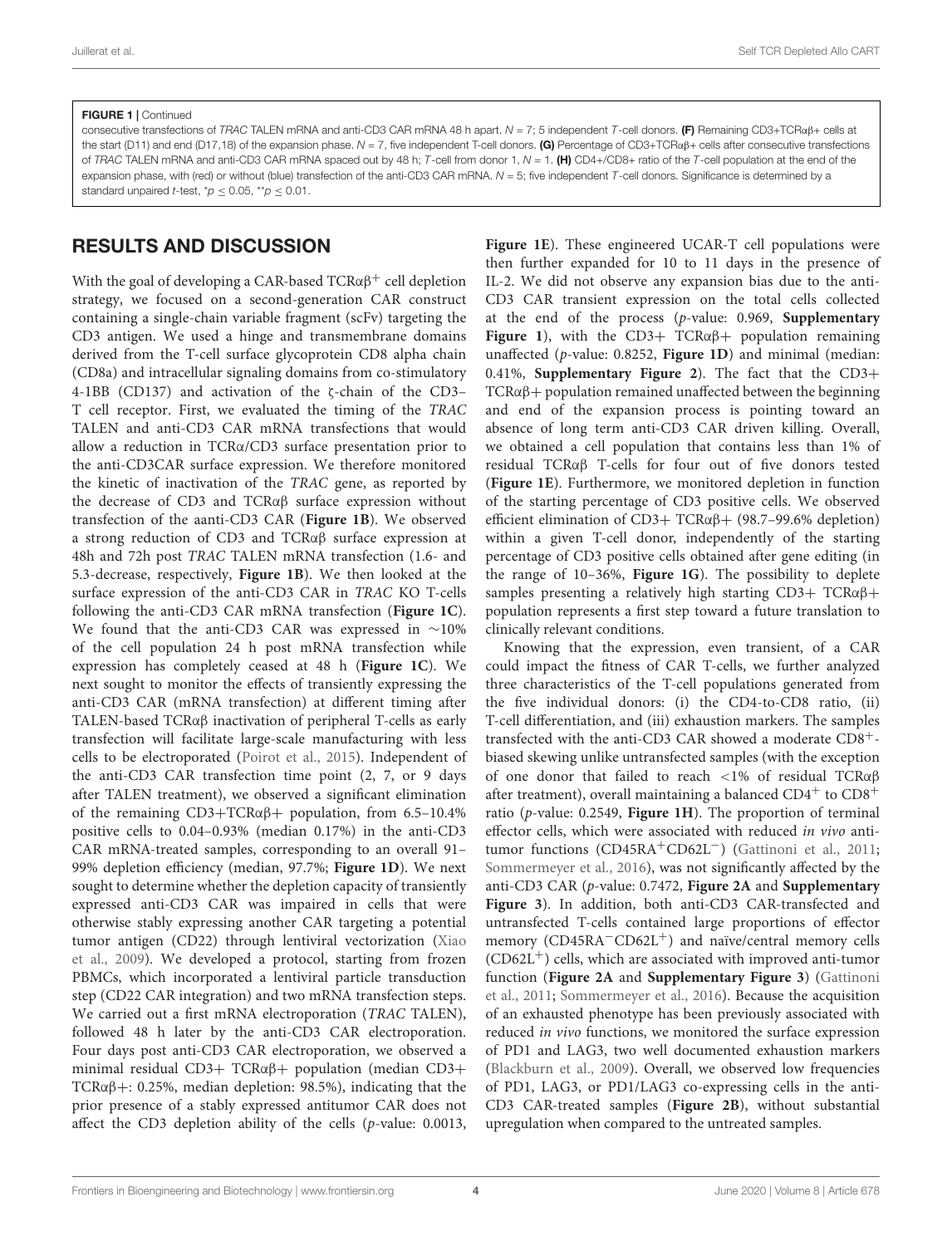

<span id="page-4-0"></span>FIGURE 2 | (A) CD62L/CD45RA expression in the CD8 population with (red) or without (blue) transfection of the anti-CD3 CAR mRNA. N=5; 5 independent T-cell donors. p-value: 0.2251 for CD45RA+ CD62L+, 0.7472 for CD45RA+ CD62L−, 0.2185 for CD45RA-CD62L−, and 0.2327 for CD45RA-CD62L+ : (B) PD1 and LAG3 expression in the whole T-cell population with (red) or without (blue) transfection of the anti-CD3 CAR mRNA. N=5, 5 independent T-cell donors p-value: 0.1307 for PD1, 0.5295 for LAG3, 0.3597 for PD1/LAG3 and 0.7521 for double negatives. (C) Antigen-dependent proliferation of CAR T-cells with (red) or without (blue) transfection of the anti-CD3 CAR mRNA over a 10-day period. N=7; five independent T-cell donors. (D) Target cell killing over a period of 3 days. UCAR T-cells engineered with (red) or without (blue) transfection of the anti-CD3 CAR mRNA. N=3; three independent T-cell donors. Significance is determined by a standard unpaired t-test,  $p \leq 0.05$ , \*\*p  $\leq 0.01$ .

We then closely examined the fitness and function of the engineered UCAR T-cells in vitro and in vivo. We first monitored T-cell proliferation over a period of 10 days in response to a single stimulation with target cells expressing the appropriate antigen (CD22+, Raji) in the absence of IL2. This experimental setup did not reveal marked differences in the antigen-dependent proliferative capacity of the UCAR T-cells treated or not with the anti-CD3 CAR (standard unpaired t-test: p-values: 0.9957 for day 4, 0.2596 for day 7 and 0.5015 for day 10, **Figure 2C**). Using engineered UCAR T-cells from three donors, we performed an in vitro three days killing assay where the UCAR T-cells were challenged with an additional target cell load every day (luciferase expressing Raji cells). In this stringent in vitro model, the UCAR T-cells engineered with or without anti-CD3 CAR treatment promoted target cell killing at similar efficiency, as

measured by target cell luciferase signal (standard unpaired t-test: p-values: 0.5053 for day1, 0.6696 for day 2 and, 0.6500 for day 3, **Figure 2D**).

Although extensive in vivo testing will be required to fully assess the potential of this technology before clinical applications, this study provides a proof of concept methodology to produce the next generation of "off-the-shelf" CAR T-cells. Upon future demonstration of scale-up validation using clinically relevant conditions and GMP material, we believe that this method has the potential to streamline manufacturing of "off-the-shelf" CAR T-cell therapies. In summary, we propose a novel, modular and broadly implementable methodology that can efficiently eliminate residual TCR $\alpha\beta$ + cells during the early steps of the allogeneic CAR T-cell generation process, with the aim to reduce the risk of, or even prevent, graft-versus-host-disease, without